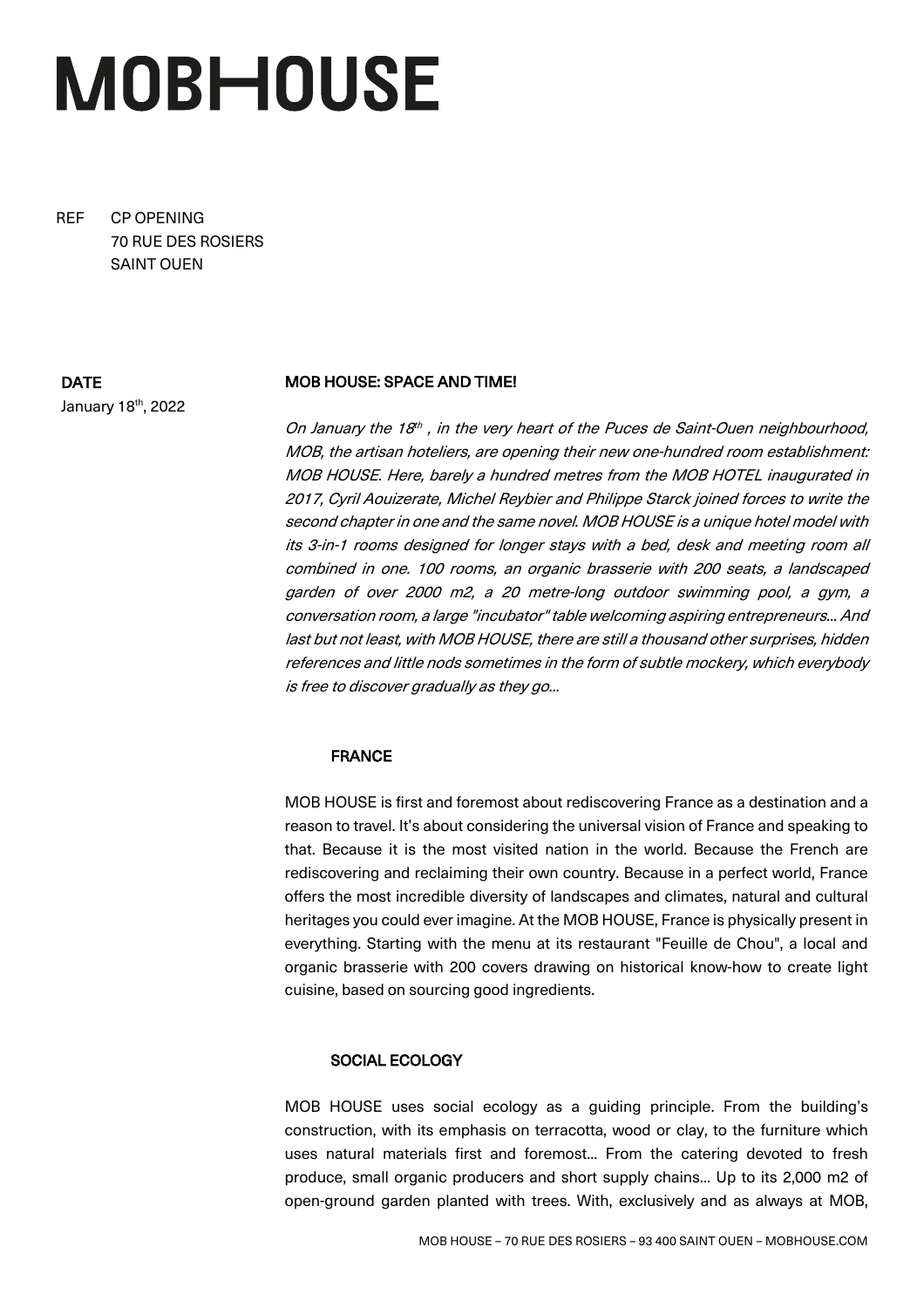hygiene and cleaning products that are obviously certified as organic and which are handmade in Bordeaux.

## **WORK**

MOB HOUSE is above all a project that is dedicated to the very essence of wandering and hospitality. From the construction of the building, showcasing the expertise of craftsmen from France and Italy... Right down to the open kitchen, where guests can see what they are going to eat being made. It has spaces reserved for the nomadic worker, who has wandered in for just an hour or a meet-up, for the day or for a works lunch. With its shop full of stationary, drawing and writing implements to attract visitors and furnish workers which what they need. With its conversation rooms to accommodate teams who have come there for the facilities, but who will also find them a bit of a getaway, welcoming and stimulating at the same time, capable of helping them to think, develop and produce their projects together. And finally, and perhaps more than anything, there is the "3-in-1 room" that embodies the central theme of work and production at MOB HOUSE. This is where work and rest, professional and private intersect without ever being confused. This is where, for the price of a night's stay in a hotel, the travelling entrepreneur now has a large bedroom, an authentic meeting room and a real office in one and the same modular space.

#### TIME AND SPACE: THE NEW LUXURY

MOB HOUSE is about reinventing the notion of value and the concept of luxury. With its organic restaurant, its gym, its terraces, its outdoor swimming pool or its very high speed Wi-Fi in all areas. However, the belief system of the creators who founded it – Cyril Aouizerate, Philippe Starck and Michel Reybier – is quite different. Because for them, the real value of what is offered and shared by MOB HOUSE with all of its guests lies beyond that. It's a value that could be summed up as follows: time and space. The value of time being suspended, for an hour, a day or a whole week. Time for lunch, a night away or a stay... The luxury of a space that is open to everyone, somewhere halfway between work and leisure. It's a place that hasn't been diluted; on the contrary, it's all about reconciliation between our professional and private life... Because true luxury, in an age where everyone wants everything delivered to their door in one click, is taking your time.

So, as of this coming January 18, we'd like to invite everybody who wants to share this new experience with us to head to 70 rue des Rosiers, in Saint Ouen!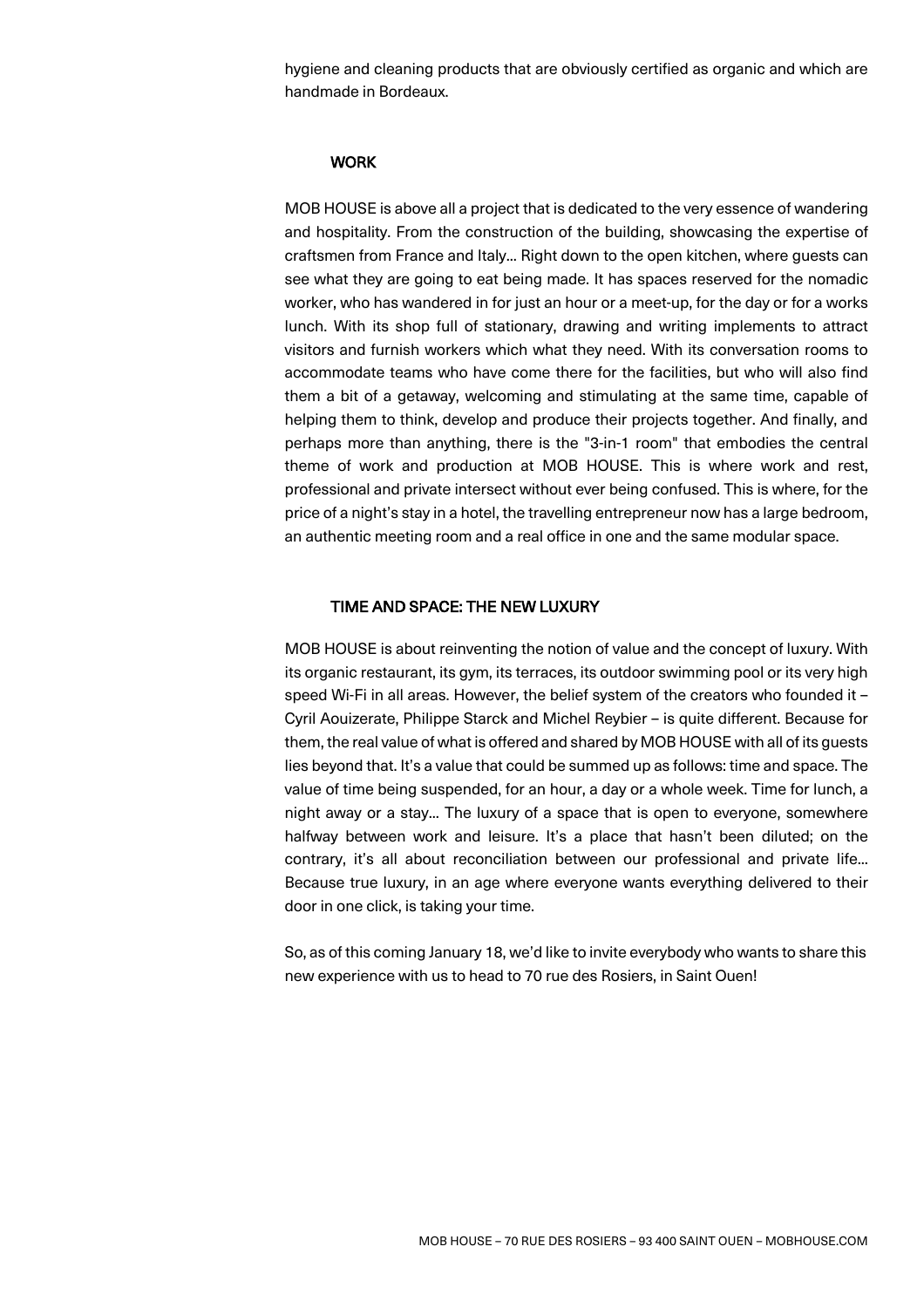#### ABOUT THE MOB

Cyril Aouizerate created the MOB movement in 2011 in Brooklyn with the first eponymous vegan restaurant. Since then, the movement developed further in Paris and Lyon with the opening of the first two MOB HOTELs, which are organic and promote social ecology. New MOBs will regularly be rolled out one by one to meet local demand. Coming soon: Bordeaux, Florence, Tel Aviv, Washington, Los Angeles and more. Our concept is not about duplicating the same model every time but to always consider each location specifically so we can offer our guests the most appropriate response in terms of the new area's geography and economic trends which quickly influence our developments.

#### ABOUT CYRIL AOUIZERATE

A "Street philosopher" and entrepreneur who is interested in urban renewal projects and was primarily involved in Bercy Village in Paris and who has joined others in redeveloping the world's capital of fashion and design.

In 2001, he embarked on creating the first Mama Shelter with his friends Serge Trigano and Philippe Starck and in 2008 opened a Parisian branch of the eatery at 109 rue de Bagnolet. He then developed the concept in Marseille, Lyon, Bordeaux and Los Angeles. At the same time, in Brooklyn, NYC, in December 2009, Cyril Aouizerate opened his hybrid restaurant MOB (vegan restaurant, cultural space, New York state organic vegetable cooperative, etc.) with his accomplice and three Michelin starred chef, Alain Senderens. MOB Brooklyn very quickly became a popular choice for the Brooklyn cultural and activist scene. In 2014, when he left the Mama Shelter adventure, Cyril Aouizerate founded and began developing the MOB HOTEL with his friend and long-time partner, Michel Reybier. In March 2017 the MOB HOTEL opened in the Les Puces flea market neighbourhood in Saint Ouen and then in September of the same year it opened in the Confluence district of Lyon. As an artisan hotelier, Cyril Aouizerate developed MOB to create a new matrix that combined the world of entrepreneurship, social ecology, a form of political commitment and a universal vision of a humancentric project.

He is a personal shareholder of the Parisian Club SILENCIO with David Lynch, of the MIDNIGHT TRAIN, "the hotel on rail" with Adrien Aumont, and of the Kokoroé company, with Xavier Niel, specialising in the sharing of knowledge.

#### ABOUT MICHEL REYBIER

Michel Reybier is the founder of the Michel Reybier Hospitality group. Born in 1945, this entrepreneur started out in the industrial world at a young age. He created a company producing chocolates and biscuits (Cemoi) as well as a company producing meat products, among others, under the trade names Aosta, Justin Bridou and Cochonou. After selling his businesses to Sara Lee in 1996, he decided to invest in lifestyle businesses and created the La Reserve brand of luxury hotels and apartments